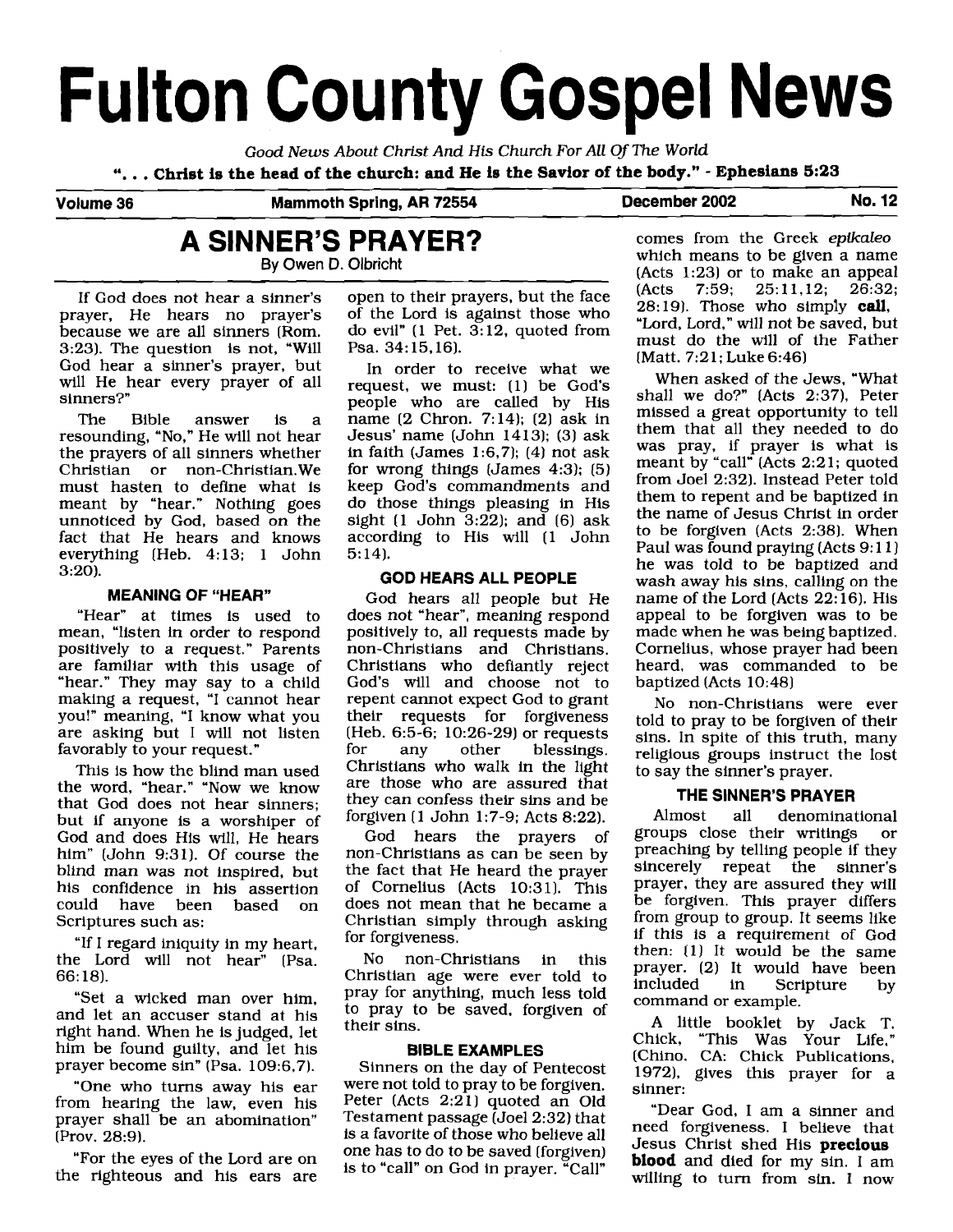#### **FULTON COUNTY GOSPEL NEWS USPS Publication #211780**

. . is a Periodical publication issued monthly by the Church of Christ at Third and Bethel (P.O. Box 251), Mammoth Spring. **AR** 72554-025 1. **POSTMASTER: Please mail all changes of address to the above address.** 

**FCON** is mailed free of charge to any who care to receive it. We will be happy to add any names to the regular mailing list. If you send in a name we must have a complete address,<br>including number and street name, or R.R. or HCR number, plus box number, or a P.O. Box number and the **NINE DIGIT ZIP CODE.** This paper is supported by voluntary contributions for which we are grateful. Financial information will be furnished upon request. **Mafl all address corrections or manuecrlpte to:** 

#### **FULTON COUNTY GOSPEL NEWS P.O.** Box **251**

Mammoth **Spring, AR 72554** 

| TED J. CLARKE  EDITOR          |  |  |
|--------------------------------|--|--|
|                                |  |  |
|                                |  |  |
| E-Mail  cocfcgn@ozarks.com     |  |  |
| Website                        |  |  |
| www.fultoncountygospelnews.org |  |  |
| Joseph Chase - Webmaster       |  |  |
| E-mail: chasejoseph@yahoo.com  |  |  |

invite Christ to come into my heart and life as my personal Savior." Following this is the statement, "If you trusted Jesus as your Savior, you have just begun a wonderful new life with Him." The person is instructed to: ( 11 Read the Bible; (21 Pray to God each day; (31 Be baptized and join a church; (41 Tell others about Jesus.

*The Book of Hope* (Wheaton: Tyndale, 1998) author not given, p. 53, gives this prayer: "God, I'm sorry for my sins. Right now, I turn from my sins and ask you to forgive me. Thank you for sending Jesus Christ to die on the cross for my sins. Jesus, I ask you to come into my life and be my Lord, Savior, and Friend. Thank you for forgiving me and giving me eternal life. In Jesus' name I pray. Amen. "

Following this the statement is made, "If you prayed this prayer and meant it, you can be sure God has forgiven you and received you into his family."

**These prayers and the teaching concerning them are not found in the Bible!** 

#### **CONCLUSION**

Prayer is important in our relationship with God. We should realize that only those prayers are heard that are according to God's<br>will. Perhaps non-Christians' non-Christians' prayers are heard when they ask for many things but no where are<br>they given instruction or instruction or assurance that their sins can be forgiven simply by saying a concocted Salvation for the lost comes to those who hear God's word (Acts 11:14), believe, repent, confess and are baptized (Mark 16:16; Acts 2:38: Rom. 10:10).

> 304 W Maryland Ave. Sherwood, **AR** 72720

**[Editor's Note:** This is an excellent Olbricht on an extremely vital<br>topic! While denominational denominational "Christianity" is guilty of many false teachings, likely this error about how one is saved will damn more souls than any other. **Please study this article and the Scripture references given prayerfully!** You may also request a three part series on this same subject published back in 1995. The title of that series is, "You Cannot Become A Christian By Praying To God Or Christ!" Simply write and request these articles if you wish to study this matter in greater depth.]

## ━━━>>●< **"NEVER GIVE UP"**

**Revised 10-1 0-02** 

Sir Winston Churchill, the former Prime Minister of Great Britain, was a great voice during World War II. His eloquence<br>stirred Europe when facing when facing capture by Hitler and the Nazi forces of Germany. Churchill's voice throughout that darkest period was a calming, stabilizing, and same voice to the troubled<br>people of his day. His people perseverance and resolve were reassuring when things looked their gloomiest. Following the victory over Germany, Harrow Preparatory School invited their<br>famous alumnus, Winston alumnus, Churchill, to speak before the open assembly of his former<br>school. The headmaster headmaster

instructed the assembly to take notes of the former Prime Minister, "who was one of the greatest leaders during World War 11." Churchill stood before the huge audience and said, "Never, never, never give up," and abruptly sat down. What meaning in the words of Churchill, and how stunned the headmaster must have been when the great leader took his seat! Yet, those students would never forget those five concise words. Who better than Sir Winston Churchill to utter those majestic words of perseverance? No one could have accomplished it like one of the greatest leaders of the twentieth century.

"Never Give Up" is the equivalent of perseverance, endurance, and persistence by incorporating these virtues that will facilitate progress. Great Biblical characters like Abraham, Moses, and Job were synonymous of patience and endurance. Therefore, we would all do well to emulate their example.<br>The Hebrew writer wrote. Hebrew "Therefore let us also, seeing we are compassed about with so great a cloud of witnesses, lay aside every weight, and the sin which doth so easily beset us, and let us run with patience the race that is set before us." (Heb. 12:1.) Note the following.

- 1. Babe Ruth struck our 1,333<br>times, but we always times, but we always the Babe hitting the 714 home runs during his illustrious career. Babe Ruth never gave up following a strikeout, but<br>kept his resolve, and his resolve, and continued hitting home runs. Baseballs's greatest hitter was a tremendous example of endurance.
- 2. Cy Young, one of the greatest pitchers of all time, won 511 games during his career. Yet, forget the number he lost. Even the most successful player will face adversity during his lifetime. How he copes with disappointment and failure will determine his success.
- 3. Abraham Lincoln was badly beaten when he ran for the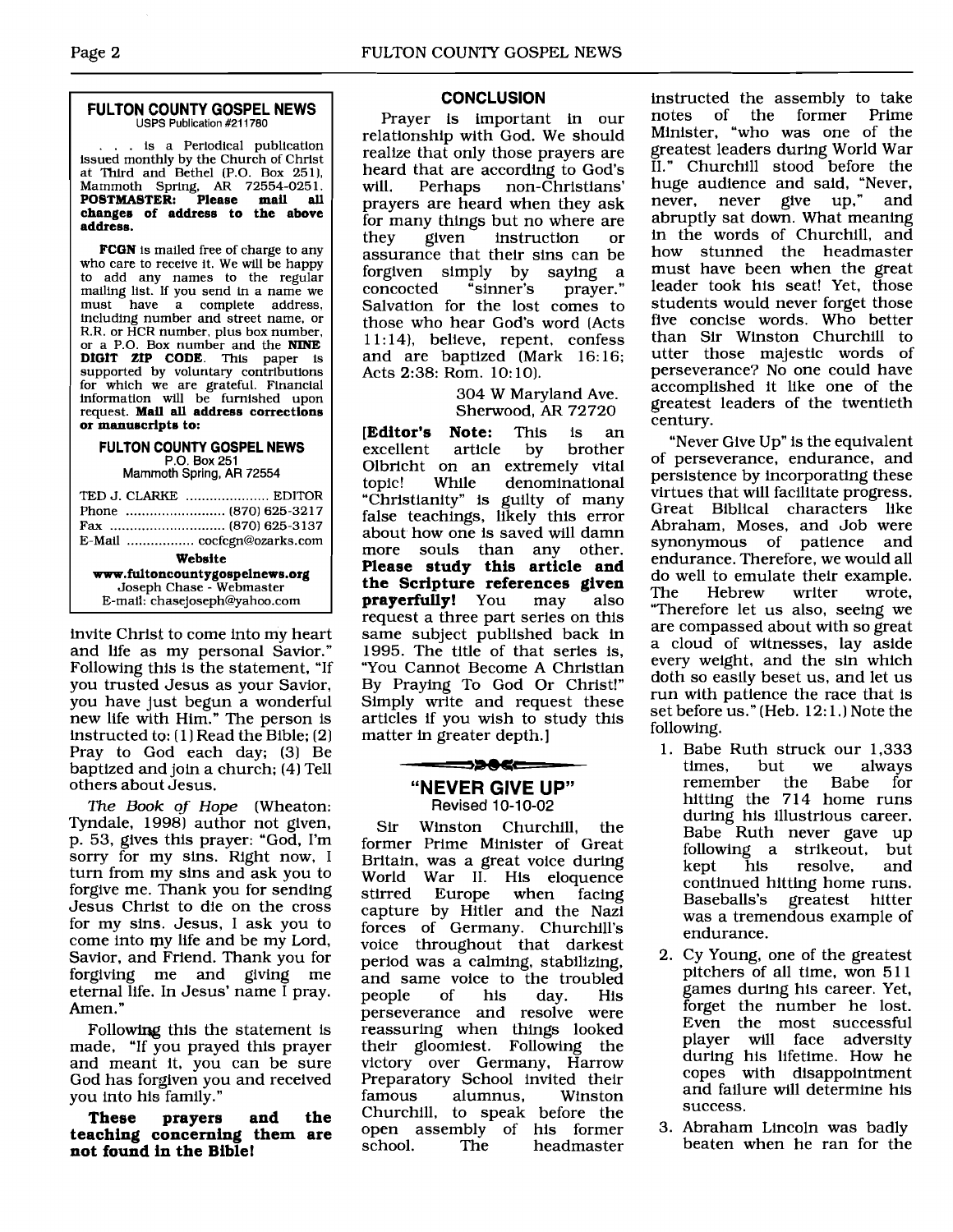legislature. He then failed in business and spent seventeen years to eliminate the debt. Lincoln fafled trying to get appointed to the U.S. Land Office. They defeated him in his bid for the U.S. Senate, while his effort to be elected<br>Vice President met with Vice President met with<br>defeat. Stephen Douglas defeat. Stephen Douglas defeated the "rail-splitter," from Illinois in a competitive contest. The man from Illinois suffered one setback, defeat, and upsetting drubbing after<br>the other. Yet, through Yet, through perseverance and his 'never give up' attitude became President of the United States. Lincoln possessed stickability and a never say die attitude that eventually brought him to the pinnacle of his political career. Quit Lincoln's vocabulary, and we would do well to emulate his example (Phil. 3: 13-14).

Some Christians 'believe for a while, but in time of temptation fall away" (Luke 8:13). These lacking a root could not a root could persevere, but gave up and<br>subsequently lost their souls. lost their souls. Similarly, Israel often replaced God with idols [Jer. 2:32]. When things are well with us, we are on top of the world, but adversity<br>causes many to give up. causes many to give up. Remember the words from Holy Writ, "There hath no temptation taken you but such as common to man, but God is faithful, who will not suffer you to be tempted above that ye are able, but will with the temptation make a way of escape that you may be able to endure it" (1 Cor. 10:13). Success<br>comes when we throw off when we disappointment and "never, never, never give up."

> Author unknown to the Editor

#### **THOUGHTS FOR BETTER LIVING**  by Robert **L.** Moss

God wants all men to have the best life possible. Some seek to find the good life by pursuing this world and it's pleasures, yet they

fall far short of their desires. If man would only turn to God's Word, he would find all things suitable for making a good life. The following is a list of a few things that are found in God's Word that will help us achieving the best life possible.

- 1) A realization of the value of the soul (Matt. 10:28; 16:26).
- 21 Going about conscious of the fact that we must give an account of our words on the day of Judgment (Rev. 20:12) **(2** Cor. 5: 10).
- 3) Living each day as if it were the last (James  $4:13,14$ ).
- 4) Being conscious of the fact that we must spend eternity in either heaven or hell (Matt. 25:46).
- 5) Live with a greater degree of faith.
	- a. Peter lacked this (Matt. 14:28-30).
	- b. Lack of faith causes us to depart from God (Heb.  $3:12$ .
- **61** Encouraging words help us to keep on doing right (Matt.  $8:5-10$ .
- 7) Having our sins rebuked helps us to live better (2 Tim. 4: 12)
- 8) The fact that we are an example and are helping to lead others in the ways of the

*We are thankful to God and to you for all your prayers andflnancial support this past year. May God bless you all with a wonderful holiday season and a healthy and prosperous new year! You are special* 

> **Mammoth Spring Church of Christ**  Publishers of **Fulton County Gospel News**

Lord (1 Tim. 4:12) [Phil. 1:201.

- 9) Taking inventory of self (Matt. **7:3-5).**
- 10) Remembering God's love for us  $(John 3:16)$ .

These are but a few of the many helps that are found in God's Word that we can use to keep our lives as God would have them. Let us always be aware of and use the help that God alone blesses us with.

> 1037 W. South St. Neosho, MO 64850

#### **PRACTICE THE GOLDEN RULE**  by **David** Macy

<u>==>06 ===</u>

"And as ye would that men should do to you, do ye also to them likewise." Luke **6:31.** The golden rule is the practical application of the second great<br>commandment to love our commandment to neighbor as ourselves. These words from the lips of the Master<br>teacher have glittered like ve glittered like<br>for nearly two diamonds thousand years and all who have formed their plans with this<br>principal uppermost in their principal uppermost in minds have been blessed in numerous ways.

The golden rule simply tells us to treat others like we want to be treated. You should never do or say anything to others you would not want done or said to you. But if you do things for others you would like done for you, the eternal returns will be absolutely astounding. Only a person whose heart is filled with love for God and man can consistently live by this rule. All others will miserably fall somewhere along the road, no matter how hard they might<br>outwardly try. You cannot outwardly continuously treat others like you want to be treated if you do not love them as you love yourself. If you really love self more than either God or men, you will find yourself falling short of the shining standard set by Jesus time and time again, and you may<br>be among the number who be among the number wonders, "Why, why, why!"

When the glorious day comes